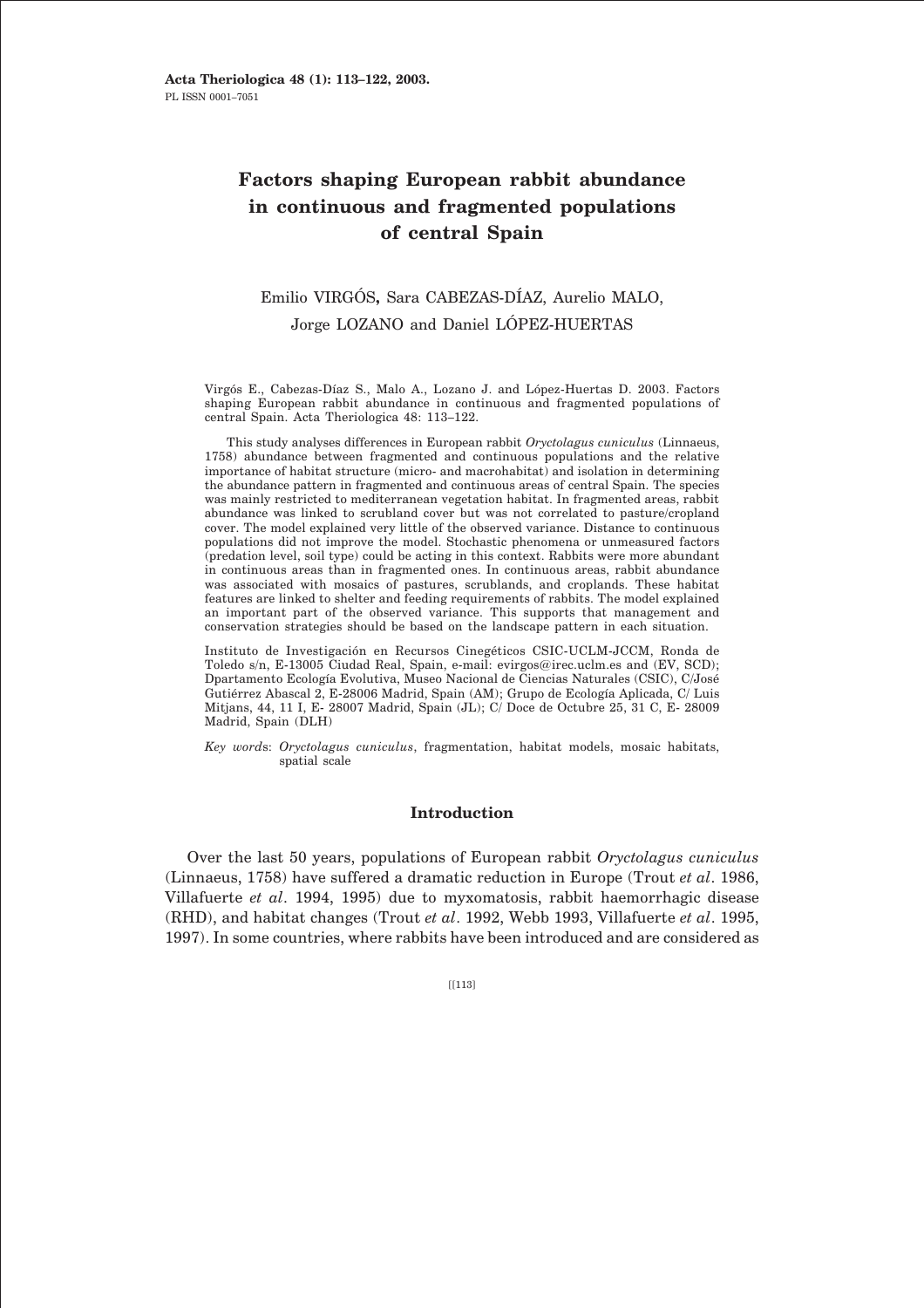a pest, this population crash has favored the conservation of native fauna. However, the rabbit cannot be regarded as a pest in most of its natural distribution range (Angulo 2001). For example, in Spain, the rabbit is a very important food resource for many predators (Delibes and Hiraldo 1981), being the main prey for highly endangered species such as the Iberian imperial eagle *Aquila adalberti* and the Iberian lynx *Lynx pardinus* (Ferrer 1993, Nowell and Jackson 1996). For these species most of the conservation guidelines are based on rabbit population recovery. Moreover, the rabbit is also considered one of the most popular game species (García y Bellido 1986), and its hunting is important economically and socially in large areas of Spain.

Several studies have shown that rabbit abundance and distribution is mainly determined by habitat structure, especially by mosaic areas of typical mediterranean vegetation composed by scrublands and pastures (Rogers and Myers 1979, Soriguer and Rogers 1981). However, this suitable habitat may be continuous or fragmented within a matrix of unsuitable habitats (large forests, mountain etc). Therefore, the rabbit's distribution may show a continuous pattern or a fragmented one (Blanco and Villafuerte 1993). The spread of RHD since 1988 appears to have intensified fragmentation of rabbit populations causing extinction of some populations and changes in the distribution pattern of others.

Continuous and fragmented populations are subjected to different environmental and stochastic processes (Hanski 1991, Saunders *et al*. 1991), thus management of fragmented populations may be drastically different from continuous ones (Caughley 1994). For example, fragmentation leads to a reduction of the area and an increase of isolation, which implies the reduction of population size and an increase in the likelihood of extinction (Wilcox and Murphy 1985, Hanski 1991).

Up to date, there have been few studies aimed at analysing the role of habitat types and different degrees of fragmentation in explaining rabbit abundance. Even fewer have used several spatial scales simultaneously (but see Fa *et al*. 1999). Nevertheless, the importance of habitat features may disappear or take on a different structure according to the scale on which species distribution is measured (Kotliar and Wiens 1990). The importance of taking into account several scales in habitat-species studies has been pointed out in most studies (eg Wiens *et al*. 1987, Kotliar and Wiens 1990).

This study analysed rabbit abundance and distribution in continuous and fragmented populations and discussed the relative importance of habitat features and isolation, by simultaneously considering microhabitat and macrohabitat descriptors of the environment. In particular, we aimed to check whether rabbit abundance was lower in fragmented than in continuous populations and, if so, whether isolation was an additional key factor in explaining rabbit abundance in fragmented populations. In addition, we explored whether a multi-scale approach would explain an important part of variation seen in rabbit abundance.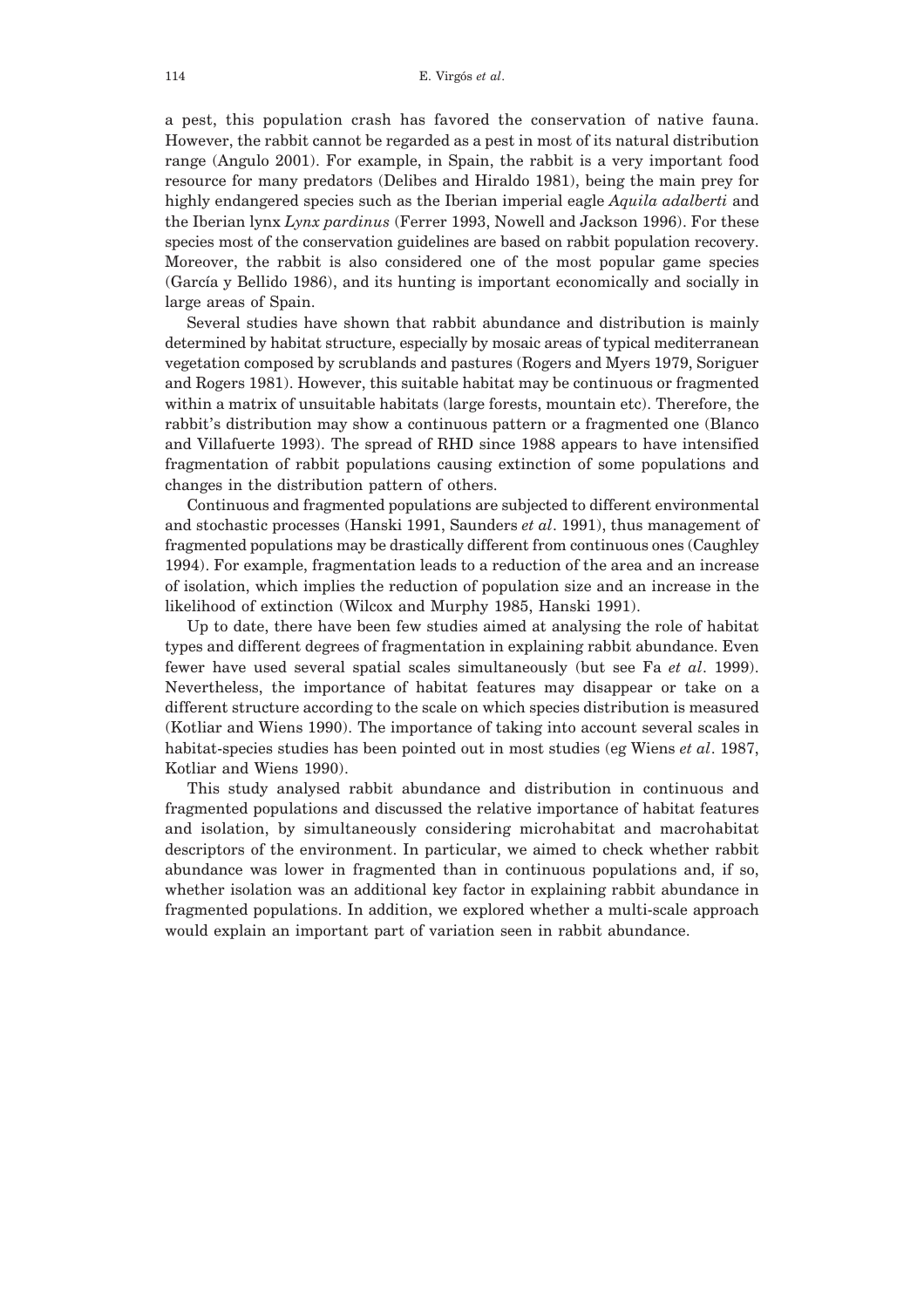# **Study area**

The study was conducted in central Spain (Madrid province) in 1998–1999 during winter and early spring. Sites to be surveyed were chosen within the most abundant habitat types in central Spain. These included: (a) mediterranean vegetation composed by holm oak forests (*Quercus ilex*) and associated scrubland (*Cistus ladanifer, Retama sphaerocarpa*) shown *a priori* to be the most suitable habitat for rabbits (see above); (b) Pyrenean oak forests (*Quercus pyrenaica*); and (c) pine forests (mainly *Pinus sylvestris*). Mediterranean vegetation is located in low-lying areas (500–900 m a.s.l.), Pyrenean oak forests between 900–1200 m a.s.l. and pine forests between 1000–1700 m a.s.l (for details about vegetation see Rivas-Martínez 1982). Mediterranean vegetation habitat is mainly used for hunting of game species (rabbits being one of the most important) and agricultural use. Pyrenean oak forests are used for livestock, mainly cows, and pine forests are used for forestry and recreational activities. Soil type and climate features correlated with habitat type in central Spain (Rivas-Martínez 1982, Monturiol 1987).

Two contrasting regions were studied: (1) a mountainous area in the north of the province where the three habitat types are represented, (2) plain areas in the south-west, with lower relief and a landscape that mainly consisted of mediterranean vegetation with scrublands and croplands interspersed. Rabbit distribution between the two regions is clearly different; in the north of the province rabbits occur in naturally fragmented populations (hereafter fragmented area) presumably due to the patchy distribution of suitable habitat (mediterranean vegetation composed by holm oak forests and scrublands). In the south rabbits are widespread (Blanco and Villafuerte 1993) (hereafter continuous area).

### **Material and methods**

#### **Sampling protocol**

We surveyed 78 areas using transects 1-km length: 62 in fragmented areas and 16 in continuous areas. Surveys in the fragmented areas were conducted in the different habitat types above described: 16 in mediterranean vegetation habitat, 21 in Pyrenean oak forests, and 25 in pine forests. Minimum distance between all sampled areas was 1 km. Rabbit abundance was estimated through latrine counts. Latrine counts have been previously used as an index to estimate rabbit abundance (Palma *et al*. 1999) and appear to be a useful indirect estimator of rabbit abundance in large-scale studies, despite the potential problems with decay rates or age of rabbit pellets (Palomares 2001, S. Cabezas-Díaz and E. Virgós, unpubl.). A latrine was defined as any faecal accumulation having at least 20 pellets over a surface of  $200 \times 300$  mm. Latrine counts were performed each  $200$  m along the 1-km length path, by means of two perpendicular belt transects (25 m long 2 m wide) on opposite sides of the track (*n* = 10 belt transects per 1-km path surveyed).

Microhabitat variables relating to food resources or shelter for rabbits (Rogers and Myers 1979, Moreno and Villafuerte 1995, Fa *et al*. 1999) were estimated each 200 m along the 1-km path. We estimated tree, shrub (higher than 50 cm), herb, and rock cover (all of them in %). Coverage was estimated by eye in circular plots of 25-m radius following similar protocols to general habitat-species studies (Morrison *et al*. 1992). Estimation of microhabitat was made by different observers after a calibration of their assessments. To quantify macrohabitat variables each 1-km length path was located in the middle of a  $3 \times 3$  km surface, which may be considered as a landscape scale that covers several rabbit home-ranges (see Parer 1982, Gibb 1993)**.** The macrohabitat variables that were quantified on 1:50 000 land use maps included cover of forests, scrublands, pastures, and croplands (all of them in %); a roughness index and number of watercourses. These variables have been hypothesized that determine the habitat suitability for rabbits at large-spatial scales (Rogers and Myers 1979, Fa *et al*. 1999). Cover of the different variables was measured using a grid with points evenly spaced over the  $3 \times 3$  km surface, where we counted the number of points of each cover type. Roughness was measured as the average number of 20-m elevation lines recorded in 4 evenly spaced lines (2 N–S and 2 E–W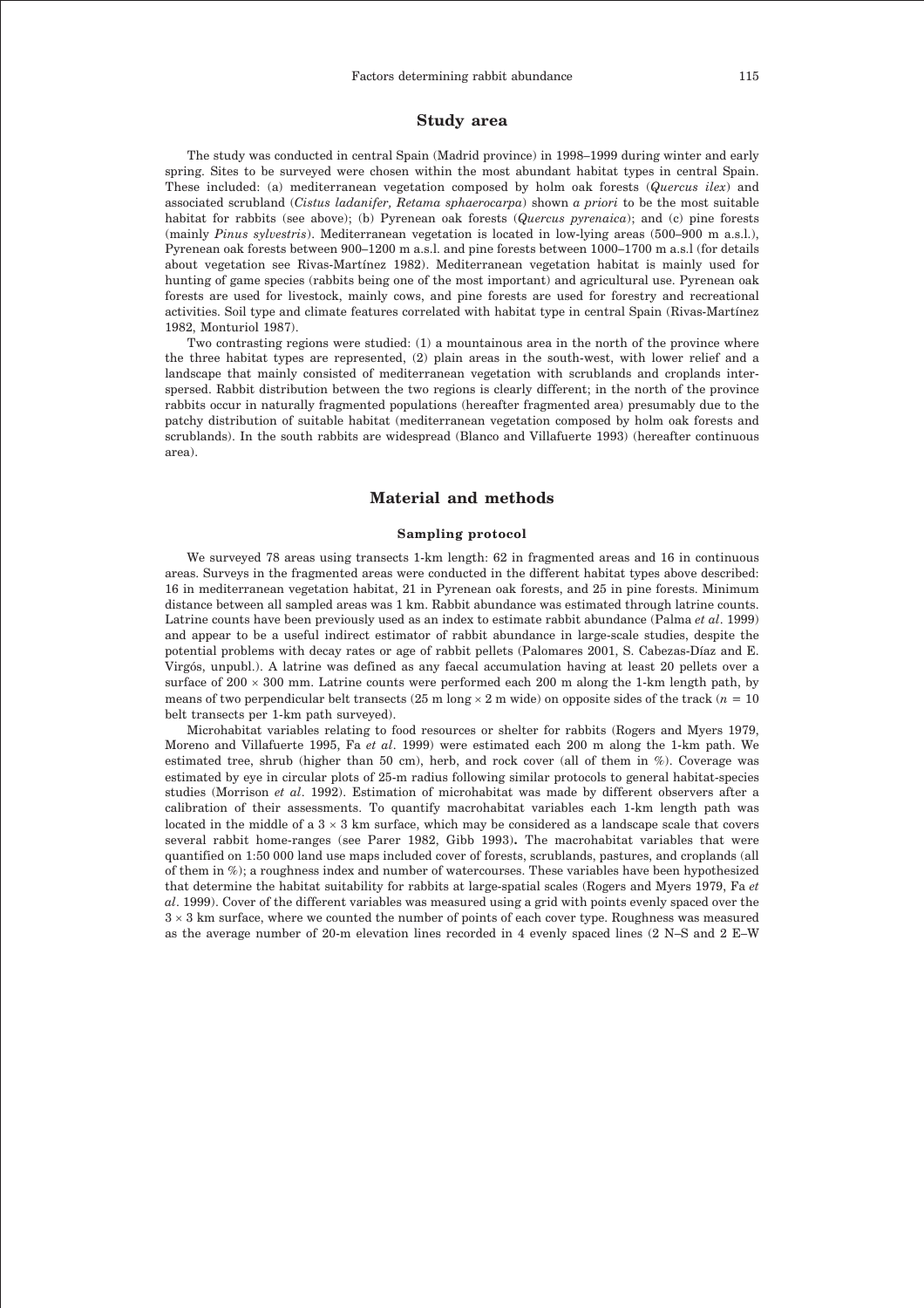orientation) on the  $3 \times 3$  km grid square. Watercourses were quantified as the total number recorded in each  $3 \times 3$  km area.

In addition to habitat descriptors, we used – as an isolation measure – the distance between each 1-km length path surveyed and assumed 'core' area. We considered a 'core' area as an area, where rabbit population showed a fairly continuous distribution over an area of 50 km<sup>2</sup> **.** Two core areas have been defined surrounding or near to the transects surveyed, both located in mediterranean vegetation habitat. Thus, all paths surveyed in the continuous area were included in one of the 'core' areas considered, so isolation was registered as zero for those paths. Distances among paths located in the fragmented area and 'core' areas were measured on 1:100 000 topographic maps, taking the minimum distance between them.

#### **Statistical analyses**

We compared rabbit abundance (number of latrines counted in each area) between the different habitat types in the fragmented area through a one-way ANOVA. In addition, we evaluated the effect of fragmentation *per se* on rabbit abundance comparing mediterranean vegetation habitat in continuous and fragmented areas through a one-way ANOVA. Effects of habitat features and isolation on rabbit abundance (number of latrines/km) were analysed through stepwise multiple regression. Two regression models were undertaken: (a) a model for mediterranean vegetation habitat in fragmented area (*n* = 16), (b) a model for mediterranean vegetation habitat in continuous area (*n* = 16). Previously, we performed PCA analyses (varimax rotated) in both areas to obtain independent variables used as predictors in multiple regression analyses. We made two PCA analyses for each area, one using macrohabitat descriptors and another with microhabitat ones. In addition, the model for the fragmented area also included the distance to 'core' populations as a measure of isolation. In both cases, a forward stepwise procedure was followed in order to select the variables that enter the final model (*F* to enter = 4.00, *F* to remove = 3.99; Neter *et al*. 1985). Variables were transformed in order to attain normality and homocedasticity. When variables were not normally distributed despite transformation, we used only those with positive skewness (Underwood 1997). All analyses were performed with STATISTICA 5.0 package, using the standard criterion of probability  $(p < 0.05)$ .

## **Results**

Rabbit abundance strongly varied between habitats in fragmented areas (ANOVA:  $F_{2,75} = 10.40, p < 0.001$ ). Rabbits were mainly located in areas dominated by mediterranean vegetation habitat, were not present in pine forests, and were very scarce in the pyrenean oak forest (only found in one of the sampled areas within this habitat).

Rabbit abundance was significantly different between mediterranean vegetation habitat in fragmented and continuous areas  $(F_{1,30} = 4.57, p = 0.04)$ , with higher abundance in the continuous areas (mean  $\pm$  SD: 9.19  $\pm$  8.52, range 0–24) than in the fragmented ones (4.06  $\pm$  4.40, range 0–13). In addition, the distribution of numbers of latrines in the transects was different between the two areas. In continuous areas, 7 transects showed more than 10 latrines, whereas in fragmented areas only 3 transects showed more than 8 latrines. Transects without rabbit latrines showed similar numbers in both areas (4 in continuous and 6 in fragmented ones).

PCA analysis in fragmented areas with microhabitat descriptors yielded one factor (Table 1), which separated areas with high shrub and herb cover (positive scores) from areas with high tree and rock cover (negative scores). The PCA with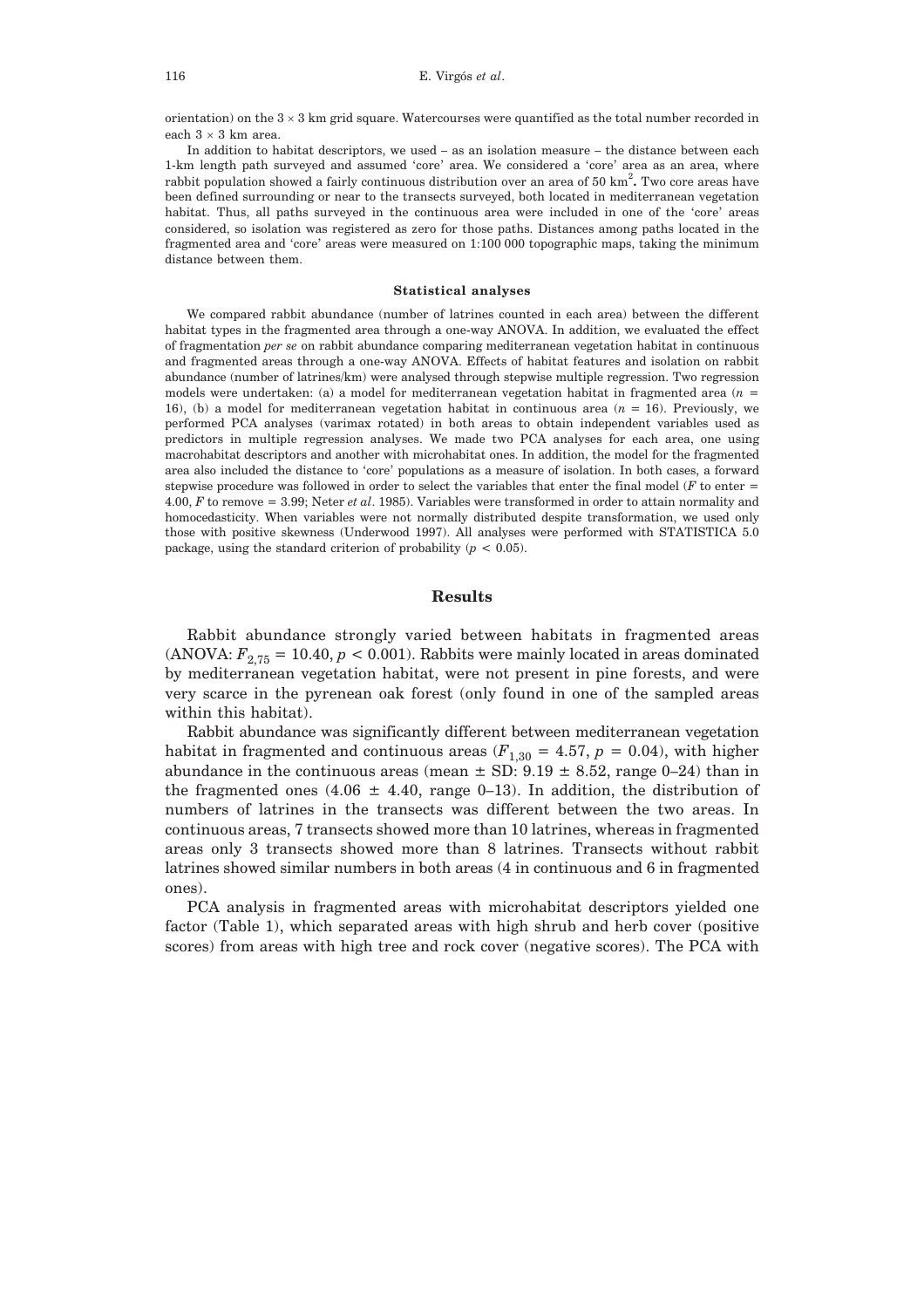| Microhabitat<br>variables | PCA factor | Macrohabitat<br>variables | PCA factor |                |
|---------------------------|------------|---------------------------|------------|----------------|
|                           |            |                           |            | $\overline{2}$ |
| Tree cover $(\%)$         | $-0.889*$  | Forest cover $(\%)$       | $-0.932*$  | 0.252          |
| Shrub cover $(\%)$        | $0.904*$   | Scrub cover $(\%)$        | $0.825*$   | 0.333          |
| Herb cover $(\%)$         | $0.704*$   | Pasture cover $(\%)$      | 0.056      | $-0.960*$      |
| Rock cover $(\%)$         | $-0.785*$  | Cropland cover $(\%)$     | $0.559*$   | 0.426          |
|                           |            | Number of watercourses    | $0.846*$   | 0.121          |
|                           |            | Roughness index           | 0.230      | $0.891*$       |
| Eigenvalue                | 2.720      | Eigenvalue                | 2.634      | 2.088          |
| Variance explained        | 0.680      | Variance explained        | 0.440      | 0.348          |

Table 1. Results of PCA analyses (VARIMAX rotation) from microhabitat and macrohabitat variables used in fragmented areas surveyed in this study (\* indicates significant correlations).

macrohabitat descriptors yielded two factors, the first separated cultivated and scrub areas (positive scores) from forested ones (negative scores). The second factor segregated roughness of areas (positive scores) from areas with high pasture cover and plain terrain (negative scores) (Table 1).

Stepwise multiple regression analysis between rabbit abundance and PCA factors and isolation only included factor 1 of macrohabitat ( $R^2 = 0.48$ ,  $\beta = 0.69$ ,  $p = 0.003$ ). Rabbit abundance was higher in areas dominated by scrubland--cropland mosaics with abundant number of watercourses (positive scores of the PCA). The distance to 'core' areas (isolation) or microhabitat PCA descriptors were not significant.

PCA analysis in continuous areas with microhabitat descriptors yielded one factor (Table 2), which was interpreted as a gradient from areas with high tree and herb cover (positive scores) to shrub and rock cover (negative scores). The PCA

| Microhabitat<br>variables | PCA factor | Macrohabitat<br>variables | PCA factor |                |
|---------------------------|------------|---------------------------|------------|----------------|
|                           |            |                           | 1          | $\overline{2}$ |
| Tree cover $(\%)$         | $0.686*$   | Forest cover $(\%)$       | $0.719*$   | $0.656*$       |
| Shrub cover $(\%)$        | $-0.789*$  | Scrub cover $(\%)$        | $-0.984*$  | 0.028          |
| Herb cover $(\%)$         | $0.578*$   | Pasture cover $(\%)$      | $-0.914*$  | $-0.242$       |
| Rock cover $(\%)$         | $-0.599*$  | Cropland cover $(\%)$     | 0.222      | $-0.926*$      |
|                           |            | Number of watercourses    | $-0.891*$  | 0.057          |
|                           |            | Roughness index           | 0.257      | $0.863*$       |
| Eigenvalue                | 1.80       | Eigenvalue                | 3.230      | 2.095          |
| Variance explained        | 0.450      | Variance explained        | 0.538      | 0.350          |

Table 2. Results of PCA analyses (VARIMAX rotation) from microhabitat and macrohabitat variables used in continuous areas surveyed in this study (\* indicates significant correlations).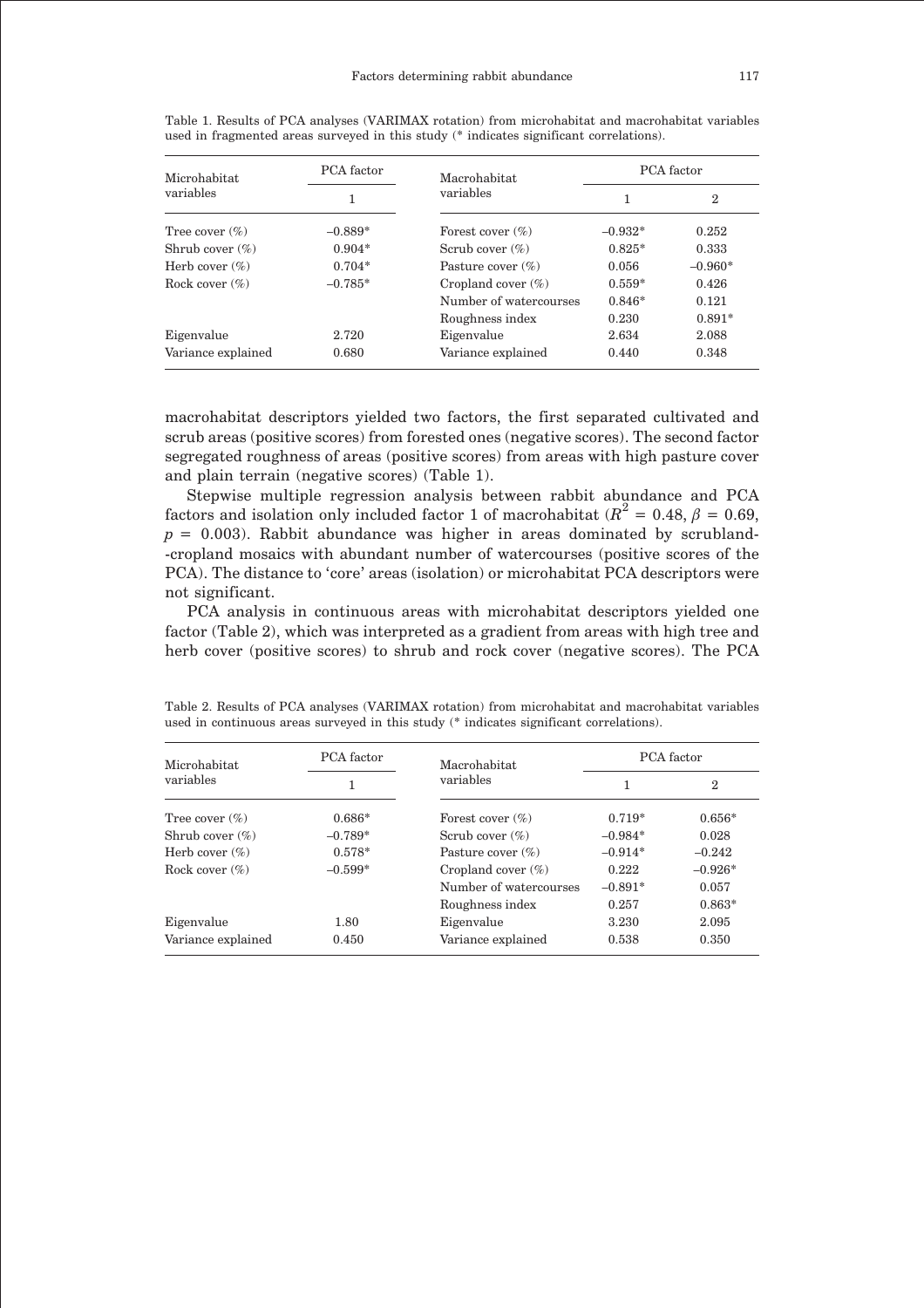with macrohabitat descriptors yielded two factors. Factor 1, separated areas of high forest cover (positive scores) from areas of high scrub and pasture cover (negative scores). Factor 2, segregated areas with a high roughness index and forest cover (positive scores) from areas with high cropland cover (negative scores) (Table 2).

Stepwise multiple regression between rabbit abundance and PCA factors included only macrohabitat factors (factor 1:  $\beta$  = -0.59; factor 2:  $\beta$  = -0.62;  $R^2 = 0.74$ ,  $p < 0.001$ ). Rabbits were more abundant in areas where the cover of pastures, scrubland and cropland was high.

### **Discussion**

Rabbits are practically restricted to mediterranean vegetation habitat and associated vegetation both in fragmented and continuous areas. This fact supports earlier studies on the habitat preferences of rabbits. Probably, the absence of rabbits in other habitats is a consequence of their higher elevation. It has been shown elsewhere that elevation may negatively affect rabbit distribution and abundance (Fa *et al*. 1999, Trout *et al*. 2000). Moreover, in the case of pine forests, it could be suggested that in addition to elevation, the low suitability of this habitat might be related with its low protection cover and low share of grazing areas.

According to our hypothesis, rabbits show lower abundance in mediterranean vegetation habitat located in areas where habitat is fragmented. This conforms to general theories about species abundance in fragmented areas (Wilcox and Murphy 1985). In general, fragmentation produces an increase in isolation (lower potential immigration) and a reduction in patch size, which may reduce density and increase the likelihood of extinction (Wilcox and Murphy 1985, Hanski 1991). Both processes may occur within the low density rabbit populations in the fragmented area.

On the other hand, our results showed that rabbit abundance was explained by slightly different factors depending on the degree of fragmentation. Other vertebrate species show a different response to environmental variables according to the level of fragmentation (Tellería and Virgós 1997, Virgós 2001), but in most cases, the main difference is related to the relative role of habitat variables against isolation with higher preponderance of isolation in the fragmented situations. In the present study, isolation was not linked to changes in abundance in the fragmented area. This could be explained by the fact that average distance among fragmented and 'core' populations (15.36 km) was higher than dispersal range of the species (maximum 2 km; see Parer 1982, Calvete and Estrada 2000), reducing connectivity among populations (Merriam 1991). In this context, rabbit populations in fragmented areas of central Spain can not be considered as a typical mainland ('core')-island system (Harrison 1991). Maybe each population is linked to other small populations in the fragmented area and they constitute a metapopulation without a clear 'core' area (Hanski 1991). We were not able to test this possibility further.

In fragmented areas rabbits are more abundant where scrubland cover with cropland land and number of watercourses was high, whereas pastureland appears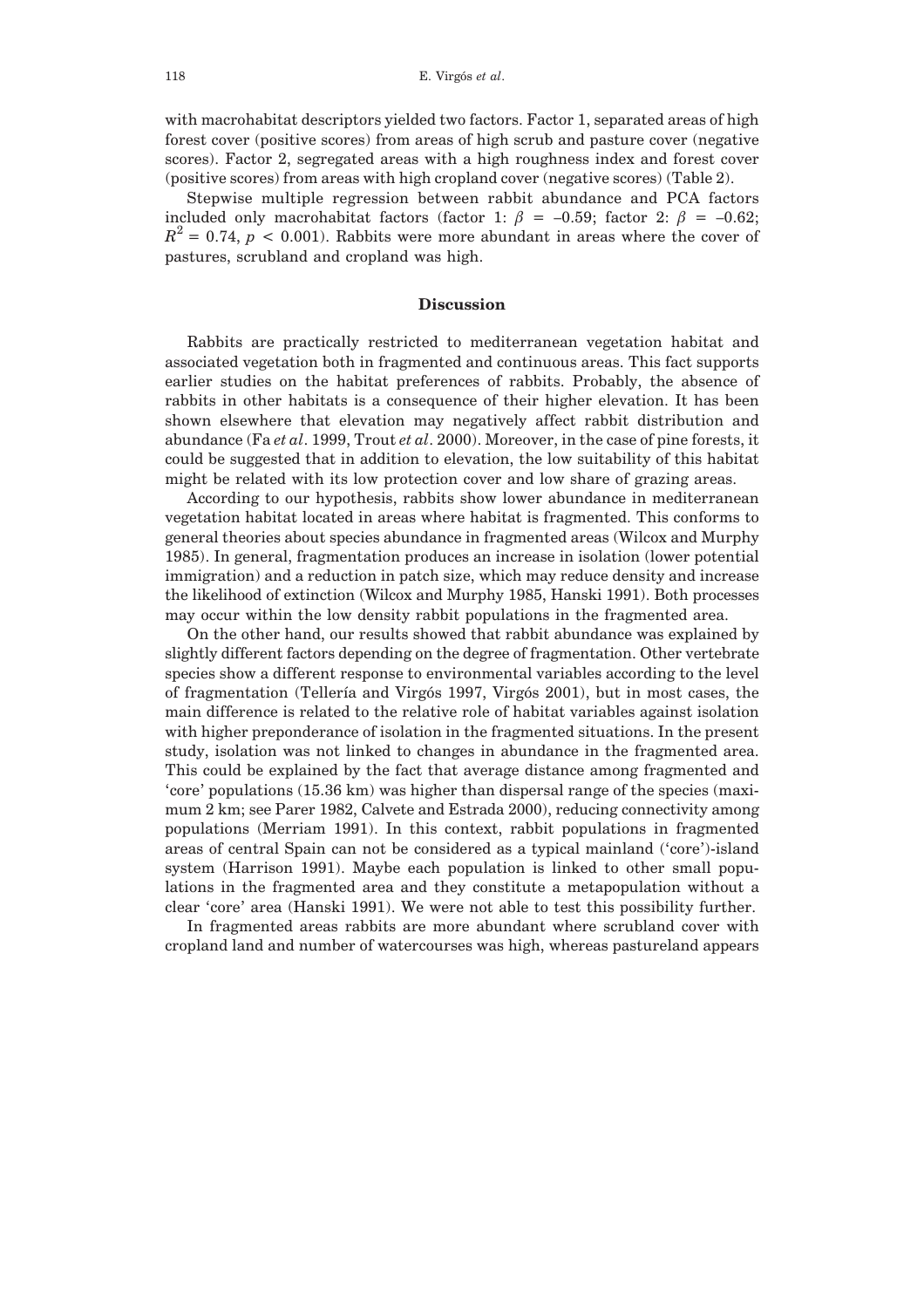to be a less suitable habitat for rabbits. In continuous populations, mosaics of pasture with crops and scrubs mainly determined abundance. In both cases, forested areas are associated with low rabbit abundance. Previous studies on rabbit abundance and distribution have emphasized the preference of this species for mosaic habitats, where both scrub and pastures are interspersed and provide shelter (high scrub cover) and food (high herb or pasture cover) (Rogers and Myers 1979, Moreno *et al*. 1996, Villafuerte and Moreno 1997, Fa *et al*. 1999). In relation to cropland areas, Boag (1987) noted that non-intensive agriculture could benefit rabbit abundance by increasing feeding areas.

Nevertheless, our results indicate a lack of association between rabbit abundance and pastureland in fragmented areas of the mountains. This may not be linked to fragmentation *per se*, it may rather be explained by the different human use of pastureland in each area. In fragmented areas (mountains), the pastureland is heavily used by cattle for grazing. This fact could prevent use of pastures by rabbits, as it has been proved that competition with other herbivores is an important factor in rabbit mortality and density (Gibb 1977, 1981, Wallage-Drees and Croin Michielsen 1989).

The other main conclusion of this study is that landscape variables add an important source of explanatory power to rabbit-habitat models. Microhabitat variables did not emerge as useful variables in our analyses. This suggests that if macrohabitat descriptors were not used, rabbit-habitat models would be less useful for managers. Previous studies on rabbits indicated that landscape variables are very important to explain rabbit distribution and abundance (Myers and Parker 1975, Rogers and Myers 1979, Soriguer and Rogers 1981), but no study has previously analysed the relative role of microhabitat and macrohabitat factors simultaneously. Future studies may gain from this multi-scale approach but the data indicate that macrohabitat descriptors might be more useful, when money or time-constraints prevent the sampling of microhabitat variables in the field. On the other hand, this study supports previous suggestions about the importance of factors acting at large scales in shaping the distribution of species (eg Wiens *et al*. 1987, Kotliar and Wiens 1990).

The relatively low predictive power of the fragmented population model is supported by several theoretical studies (Wilcox and Murphy 1985, Hanski 1991). They indicated that species abundance in fragmented populations may be mainly shaped by stochastic events: genetic, demographic and environmental risks. Possibly, myxomatosis and RHD could also represent important stochastic factors shaping rabbit abundance pattern in fragmented populations. The effects of these diseases have been suggested as very critical in small populations (Villafuerte *et al*. 1995, Calvete and Estrada 2000). Alternatively, the low predictive value compared to continuous populations may be a consequence of the effect on abundance of the distance to other near isolated populations. A complete sampling of all populations and an extensive survey on the prevalence and effect of diseases in this area may greatly improve our knowledge on the determinants of distribution of rabbits in fragmented and small-sized populations.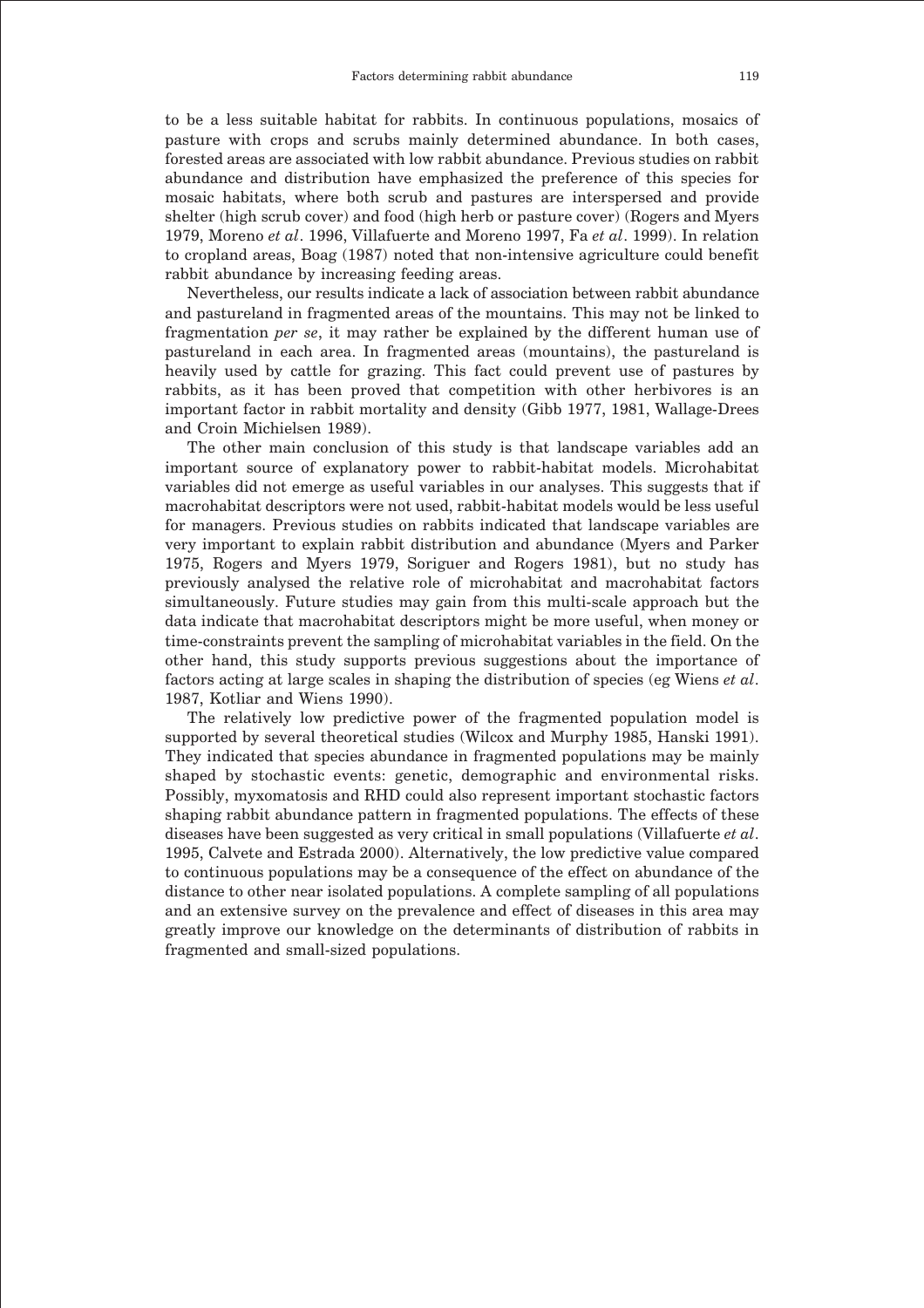120 E. Virgós *et al*.

In conclusion, management and conservation strategies should be carefully based on landscape pattern in each situation, as rabbit abundance is different between fragmented and continuous areas. In order to raise current density of rabbits, management practices in continuous areas need to promote mosaics of pastures or croplands and scrubs. Controlled burning or cultivation in selected areas may be adequate management as has been shown in other Mediterranean areas (Moreno and Villafuerte 1995). Cleared areas may be colonized by native herbs (pastures) or cultivated with cereals.

In the fragmented areas, a reduction in cattle density may improve the suitability of pastures for rabbit grazing but this management may be difficult to perform because traditional cattle management is an important economic activity (Valenzuela 1987). Alternatively, the reintroduction of rabbits in some areas, where the species have disappeared in the last decade due to RHD spread, may be an interesting tool. This would reduce the distance between populations and enhance the likelihood of effective dispersal and re-colonisation of patches where rabbits had become extinct.

Acknowledgements: We thank E. Angulo, C. Calvete for improving earlier drafts of this manuscript through their valuable suggestions, and 3 anonymous reviewers for helpful comments. Work has been partially financed by the project "Factors affecting rabbit and partridge populations in Andalucía" through a pre-doctoral grant to S. Cabezas and a post-doctoral grant to E. Virgós.

# **References**

Angulo E. 2001. When DNA research menaces diversity. Nature 410: 739.

- Blanco J. C. and Villafuerte R. 1993. Factores ecológicos que influyen sobre las poblaciones de conejos. Incidencia de la enfermedad hemorrágica. Internal Technical Report Empresa de Transformación Agraria S.A.: 1–122.
- Boag B. 1987. Reduction in numbers of the wild rabbit (*Oryctolagus cuniculus*) due to changes in agricultural practices and land use. Crop Protection 6: 347–351.
- Calvete C. and Estrada R. 2000. Epidemiología de enfermedad hemorrágica (VHD) y mixomatosis en el conejo silvestre en el valle Medio del Ebro. Herramientas de gestión. Publicaciones del Consejo de Protección de la Naturaleza de Aragón, Zaragoza: 1–175.
- Caughley G. 1994. Directions in conservation biology. Journal of Animal Ecology 63: 215–244.
- Delibes M. and Hiraldo F. 1981. The rabbit as prey in the Iberian Mediterranean ecosystems. [In: Proceedings of the Old World Lagomorph Conference. University of Guelph, Ontario, August 12–16, 1979. K. Myers and C. D. MacInnes, eds]. University of Guelph and Wildlife Research, Ontario Ministry of Natural Resources, Toronto: 614–622.
- Fa J. E., Sharples C. M. and Bell D. J. 1999. Habitat correlates of European rabbit (*Oryctolagus cuniculus*) distribution after the spread of RVHD in Cádiz Province, Spain. Journal of Zoology, London 249: 83–96.
- Ferrer M. 1993. El águila Imperial Ibérica. Quercus, Madrid: 1–230.
- García y Bellido A. 1986. España y los españoles hace dos mil años, según la 'Geografía' de Strabon. 1st ed. 1945. Espasa-Calpe, Madrid: 1–182.
- Gibb J. A. 1977. Factors affecting population density in the wild rabbit, *Oryctolagus cuniculus* (L.), and their relevance to small mammals. [In: Evolutionary ecology. B. Stonehouse and C. M. Perrins, eds]. MacMillan Press, London: 33–46.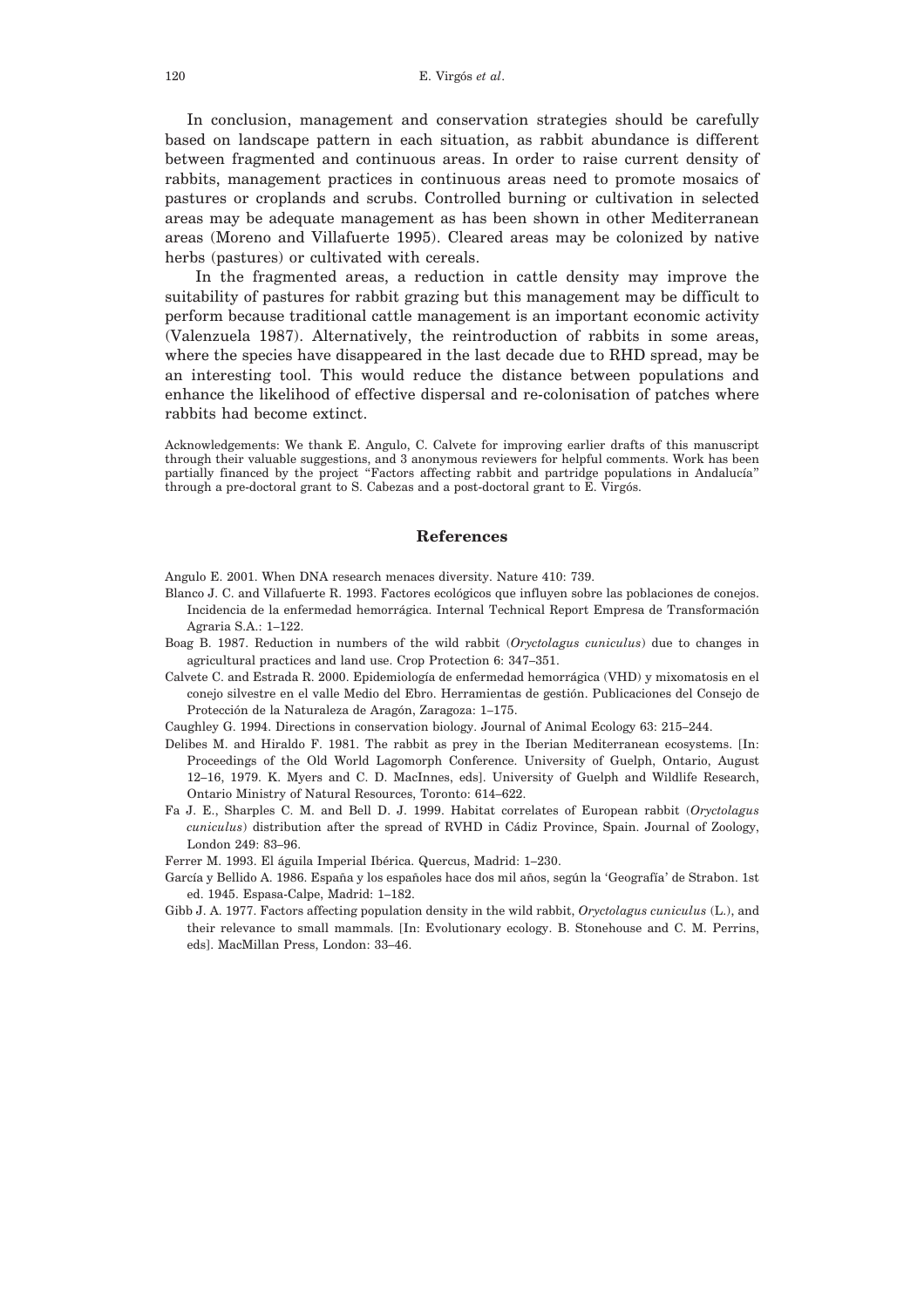- Gibb J. A. 1981. Limits to population density in the rabbit. [In: Proceedings of the Old World Lagomorph Conference. University of Guelph, Ontario, August 12–16, 1979. K. Myers and C. D. MacInnes, eds]. University of Guelph and Wildlife Research, Ontario Ministry of Natural Resources, Toronto: 654–663.
- Gibb J. A. 1993. Sociality, time and space in a sparse population of rabbits (*Oryctolagus cuniculus*). Journal of Zoology, London 229: 581–607.
- Hanski I. 1991. Single-species metapopulation dynamics: concepts, models, and the observations. Biological Journal of the Linnean Society 42: 17–38.
- Harrison S. 1991. Local extinction in a metapopulation context: an empirical evaluation. Biological Journal of Linnean Society 42: 73–78.
- Kotliar N. B. and Wiens J. A. 1990. Multiple scales of patchiness and patch structure: a hierarchical framework for the study of heterogeneity. Oikos 59: 253–260.
- Merriam G. 1991. Corridors and connectivity: animal populations in heterogeneous environment. [In: Nature conservation. Vol. 2: The role of corridors. D. A. Saunders and R. J. Hobbs, eds]. Surrey Beaty and Sons, Chipping Norton, New South Wales, Australia: 133–134.
- Monturiol F. 1987. Los suelos. [En: La naturaleza de Madrid. E. Fernández-Galiano and A. Ramos, eds]. Consejería de Agricultura y Ganadería de la Comunidad de Madrid, Madrid: 135–151.
- Moreno S. and Villafuerte R. 1995. Traditional management of scrubland for the conservation of rabbits *Oryctolagus cuniculus* and their predators in Doñana National Park, Spain. Biological Conservation 73: 81–85.
- Moreno S., Villafuerte R. and Delibes M. 1996. Cover is safe during the day but dangerous at night: the use of vegetation by European wild rabbits. Canadian Journal of Zoology 74: 1656–1660.
- Morrison M. L., Marcot B. G. and Mannan R. W. 1992. Wildlife habitat relationships. Concepts and applications. University Wisconsin Press, Madison: 1–416.
- Myers K. and Parker B. S. 1975. A study of the biology of the wild rabbit in climatically different regions in eastern Australia. VI. Changes in numbers and distribution related to climate and land systems in semiarid north-western New South Wales. Australian Wildlife Research 2: 11–32.
- Neter J., Wasserman W. and Kutner M. H. 1985. Applied linear statistical models. Richard S. Irwin, Homewood: 1–1181.
- Nowell K. and Jackson P. 1996. Wild cats: Status survey and conservation action plan. UICN, Gland, Switzerland: 1–406.
- Palma L., Beja P. and Rodrigues M. 1999. The use of sighting data to analyse Iberian lynx habitat and distribution. Journal of Applied Ecology 36: 812–824.
- Palomares F. 2001. Comparison of 3 methods to estimate rabbit abundance in a Mediterranean environment. Wildlife Society Bulletin 29: 578–585.
- Parer I. 1982. Dispersal of the wild rabbit, *Oryctolagus cuniculus*, at Urana in New South Wales. Australian Wildlife Research 9: 427–441.
- Rivas-Martínez S. 1982. Mapa de las series de vegetación de la provincia de Madrid. (1:200 000). Diputación provincial de Madrid, Servicio forestal y medio ambiente, Madrid.
- Rogers P. M. and Myers K. J. 1979. Ecology of the European wild rabbit, *Oryctolagus cuniculus* in mediterranean habitats. I. Distribution in the landscape of the Coto Doñana, S Spain. Journal of Applied Ecology 16: 691–703.
- Saunders D. A., Hobbs R. J. and Margules C. R. 1991. Biological consequences of ecosystem fragmentation: a review. Conservation Biology 5: 18–32.
- Soriguer R. C. and Rogers P. M. 1981. The European wild rabbit in Mediterranean Spain. [In: Proceedings of the Old World Lagomorph Conference. University of Guelph, Ontario, August 12–16, 1979. K. Myers and C. D. MacInnes, eds]. University of Guelph and Wildlife Research, Ontario Ministry of Natural Resources, Toronto: 600–613.
- Tellería J. L. and Virgós E. 1997. Distribution of an increasing roe deer population in a fragmented Mediterranean landscape. Ecography 20: 247–252.
- Trout R. C., Langton S., Smith G. C. and Haines-Young R. H. 2000. Factors affecting the abundance of rabbits (*Oryctolagus cuniculus*) in England and Wales. Journal of Zoology, London 252: 227–238.